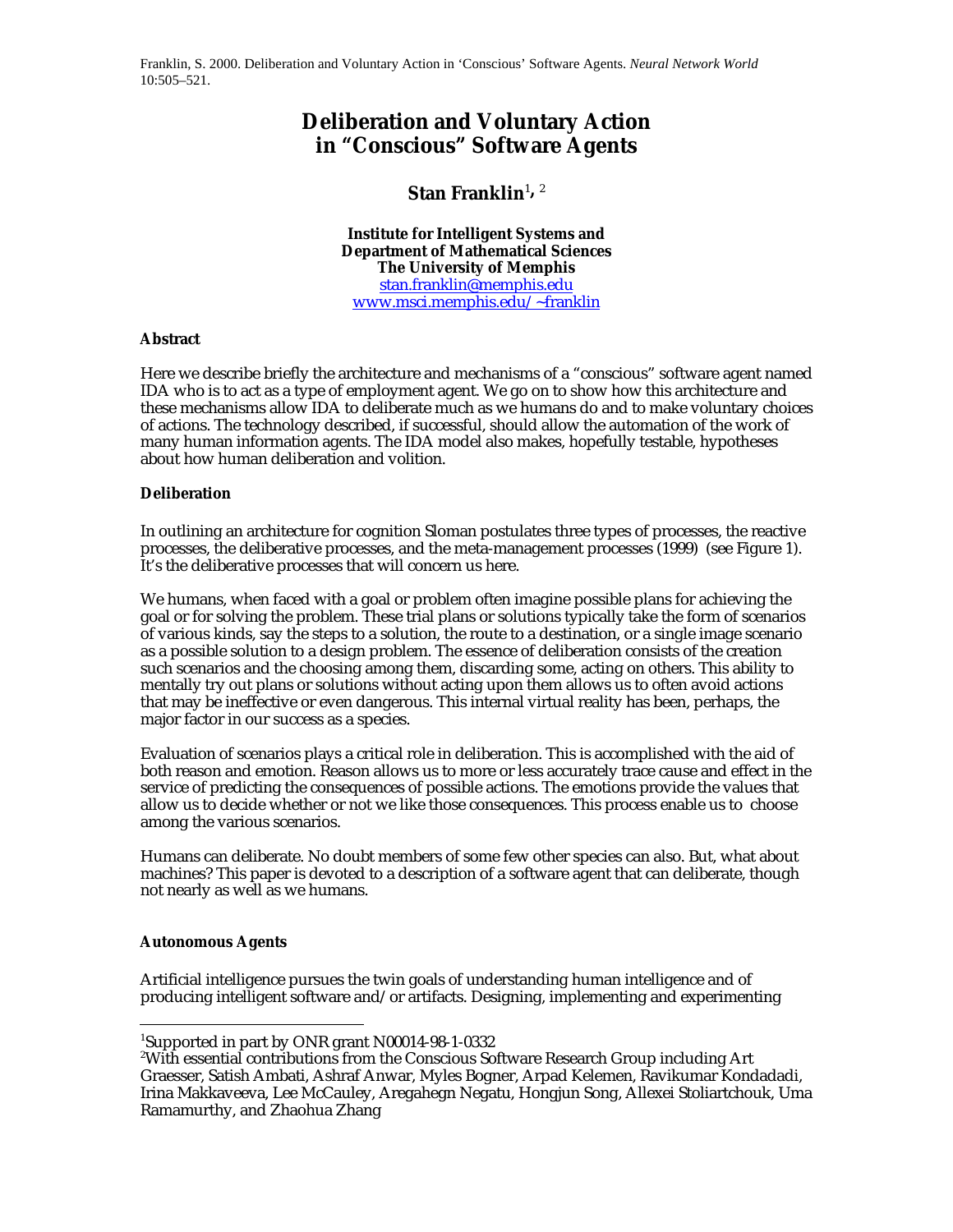

**Figure 1. Sloman's Cognitive Architecture**

with autonomous agents furthers both these goals in a synergistic way. An *autonomous agent* (Franklin & Graesser 1997) is a system situated in, and part of, an environment, which senses that environment, and acts on it, over time, in pursuit of its own agenda. In biological agents, this agenda arises from evolved in drives and their associated goals; in artificial agents from drives and goals built in by its creator. Such drives, which act as motive generators (Sloman 1987) must be present, whether explicitly represented, or expressed causally. The agent also acts in such a way as to possibly influence what it senses at a later time. In other words, it is structurally coupled to its environment (Maturana 1975, Maturana et al. 1980). Biological examples of autonomous agents include humans and most animals. Non-biological examples include some mobile robots, and various computational agents, including artificial life agents, software agents and many computer viruses. We'll be concerned with autonomous software agents, designed for specific tasks, and 'living' in real world computing systems such as operating systems, databases, or networks.

### **Global Workspace Theory**

The material in this section is from Baars' two books (1988, 1997) (1988, 1997) and superficially describes his global workspace theory of consciousness.

In his global workspace theory, Baars, along with many others (e.g. (Minsky 1985, Ornstein 1986, Edelman 1987)) , postulates that human cognition is implemented by a multitude of relatively small, special purpose processes, almost always unconscious. (It's a multiagent system.) Communication between them is rare and over a narrow bandwidth. Coalitions of such processes find their way into a global workspace (and into consciousness). This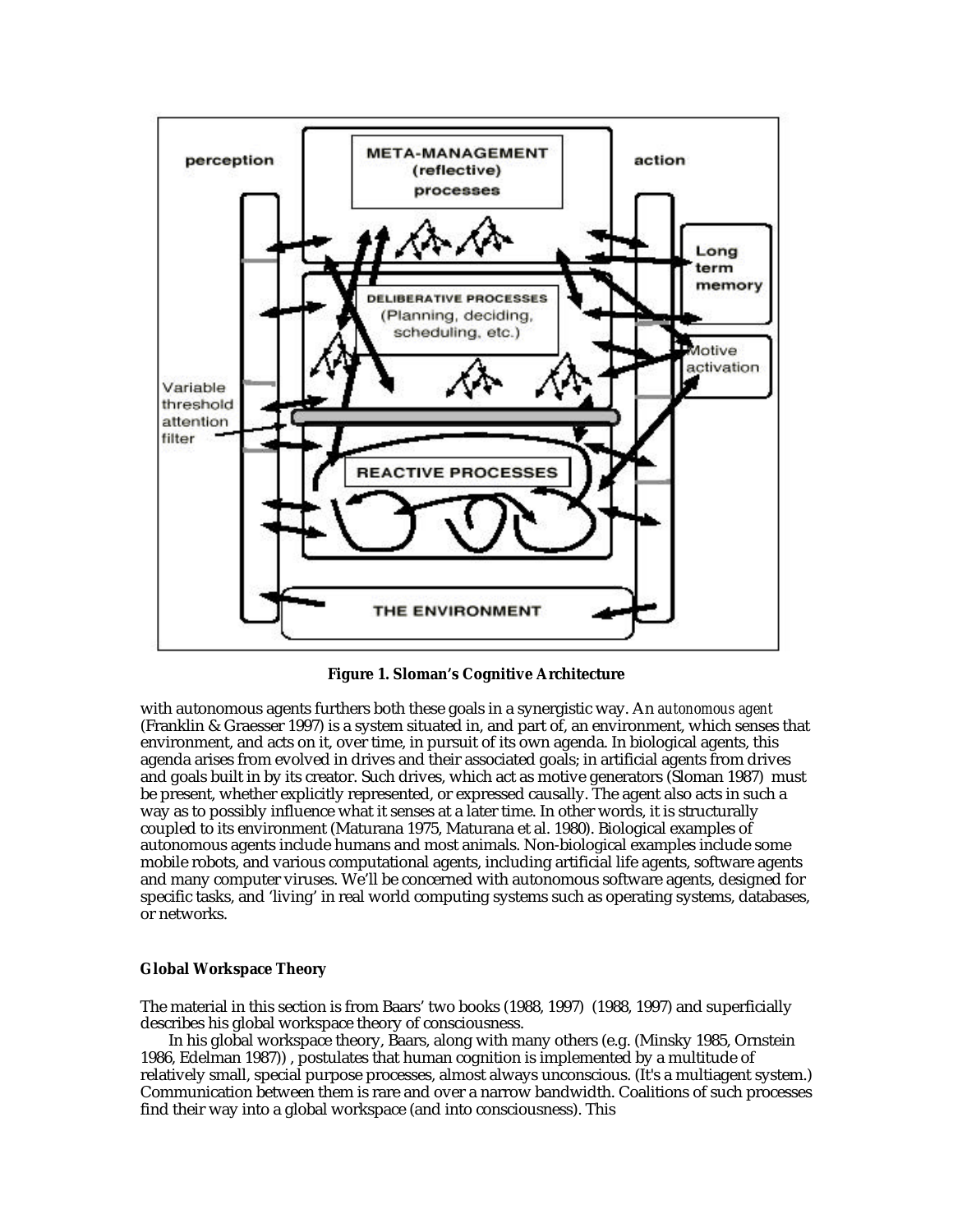

**Figure 2. Global Workspace Theory**

limited capacity workspace serves to broadcast the message of the coalition to all the unconscious processors, in order to recruit other processors to join in handling the current novel situation, or in solving the current problem. Thus consciousness in this theory allows us to deal with novel or problematic situations that can't be dealt with efficiently, or at all, by habituated unconscious processes. In particular, it provides access to appropriately useful resources, thereby solving the relevance problem.

This theory offers an explanation for consciousness being serial in nature rather than parallel as is common in the rest of the nervous system. Messages broadcast in parallel would tend to overwrite one another making understanding difficult. It similarly explains the limited capacity of consciousness as opposed to the huge capacity typical of long-term memory and other parts of the nervous system. Large messages would be overwhelming to small, special-purpose processors.

 All this activity of processors takes place under the auspices of contexts (see Figure 2): goal contexts, perceptual contexts, conceptual contexts, and/or cultural contexts. Baars uses goal hierarchies, dominant goal contexts, a dominant goal hierarchy, dominant context hierarchies, and lower level context hierarchies. Each context is, itself a coalition of processes. Though contexts are typically unconscious, they strongly influence conscious processes. Baars postulates that learning results simply from conscious attention, that is, that consciousness is sufficient for learning. There's much more to the theory, including attention, action selection, emotion, voluntary action, metacognition and a sense of self. I think of it as a high level theory of cognition.

## **"Conscious" Software Agents**

A "conscious" software agent is defined to be an autonomous software agent that implements global workspace theory. (No claim of sentience or phenomenal consciousness is being made.) I believe that conscious software agents have the potential to play a synergistic role in both cognitive theory and intelligent software. Minds can be viewed as control structures for autonomous agents (Franklin 1995). A theory of mind constrains the design of a "conscious" agent that implements that theory. While a theory is typically abstract and only broadly sketches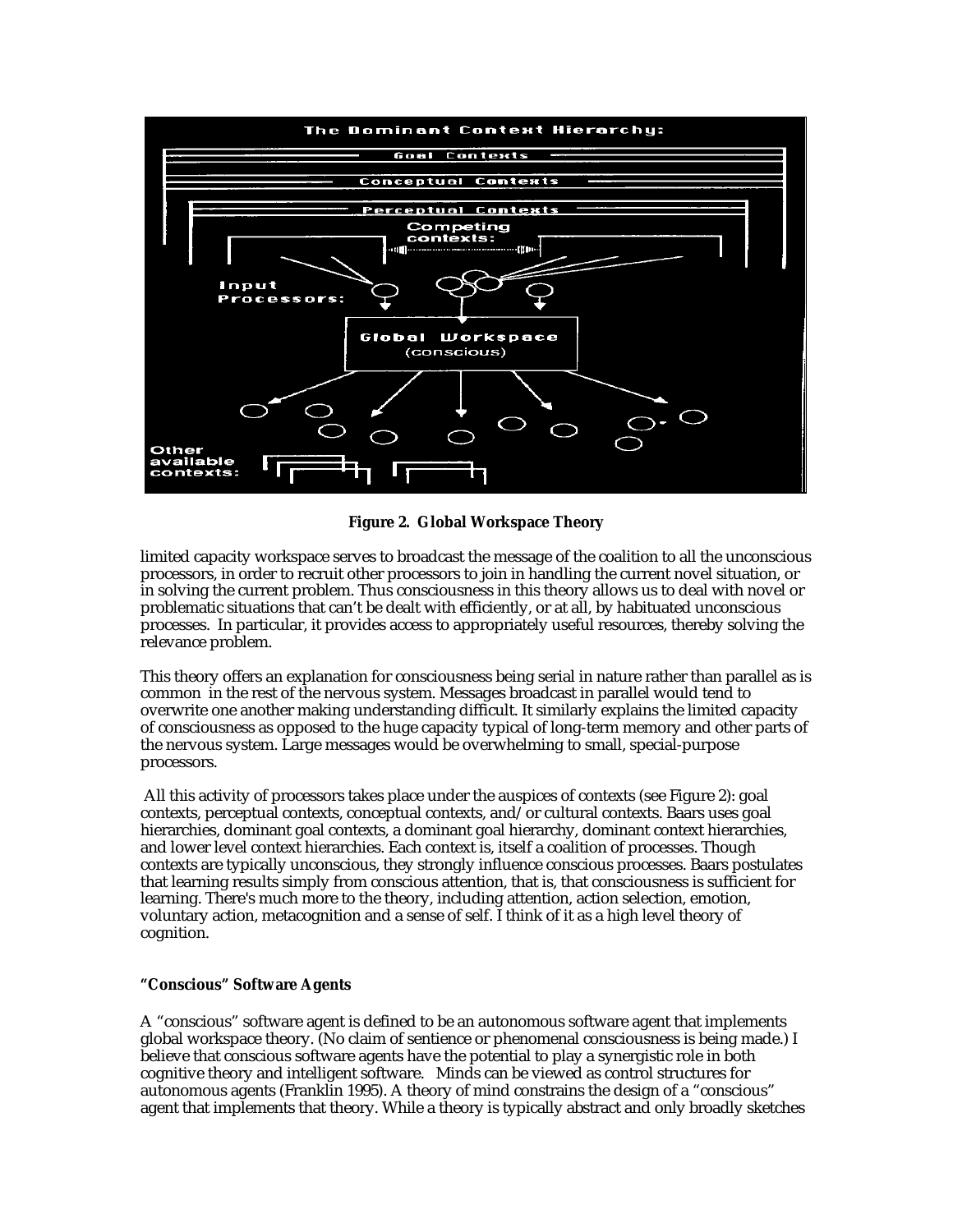an architecture, an implemented computational design provides a fully articulated architecture and a complete set of mechanisms. This architecture and set of mechanisms provides a richer, more concrete, and more decisive theory. Moreover, every design decision taken during an implementation furnishes a hypothesis about how human minds work. These hypotheses may motivate experiments with humans and other forms of empirical tests. Conversely, the results of such experiments motivate corresponding modifications of the architecture and mechanisms of the cognitive agent. In this way, the concepts and methodologies of cognitive science and of computer science will work synergistically to enhance our understanding of mechanisms of mind (Franklin 1997).

## **IDA**

IDA (Intelligent Distribution Agent) is a "conscious" software agent being developed for the US Navy (Franklin et al. 1998). At the end of each sailor's tour of duty, he or she is assigned to a new billet. This assignment process is called distribution. The Navy employs almost 300 people, called detailers, full time to effect these new assignments. IDA's task is to facilitate this process, by playing the role of detailer. Designing IDA presents both communication problems, and action selection problems involving constraint satisfaction. She must communicate with sailors via email and in natural language, understanding the content and producing life-like responses. Sometimes she will initiate conversations. She must access a number of databases, again understanding the content. She must see that the Navy's needs are satisfied, for example, the required number of sonar technicians on a destroyer with the required types of training. In doing so she must adhere to some ninety policies. She must hold down moving costs. And, she must cater to the needs and desires of the sailor as well as is possible. This includes negotiating with the sailor via an email correspondence in natural language. Finally, she must write the orders and start them on the way to the sailor.

## **IDA's Architecture and Mechanisms**

The IDA architecture consists of both an abstract level (containing such entities as behaviors, message type nodes, metacognitive actions, etc.), and a lower, more specific level (implemented by small pieces of code). At the higher level the architecture is quite modular with module names often borrowed from psychology (see Figure 3). There are modules for Perception, Action Selection, Associative , Episodic Memory, Emotions, Metacognition, Learning, Constraint Satisfaction, Language Generation, Deliberation, and "Consciousness." Many of their mechanisms were inspired by ideas from the "new AI" (the copycat architecture (Mitchell 1993, Hofstadter & Mitchell 1994, Sloman 1999), behavior nets (Maes 1989), sparse distributed memory (Kanerva 1988),pandemonium theory (Jackson 1987), and fuzzy classifier systems (Zadeh 1965, Holland 1986)). Others come from more classical AI (case-based reasoning (Kolodner 1993)).

In the lower level of the IDA architecture the processors postulated by global workspace theory are implemented by codelets, small pieces of code. These are specialized for some simple task and often play the role of demon waiting for appropriate condition under which to act. Most of these codelets subserve some high level entity such as a behavior or a slipnet node or a metacognitive action. Some codelets work on their own performing such tasks as watching for incoming email and instantiating goal structures. An important type of the latter is the attention codelets who serve to bring information to "consciousness." Codelets do almost all the work, making IDA is a multi-agent system.

## **Perception**

IDA senses text, not imbued with meaning, but as primitive sensation as for example the pattern of activity on the rods and cones of the retina. This text may come from email messages, a chat room environment, or from a database record. Her perception module (much like that of an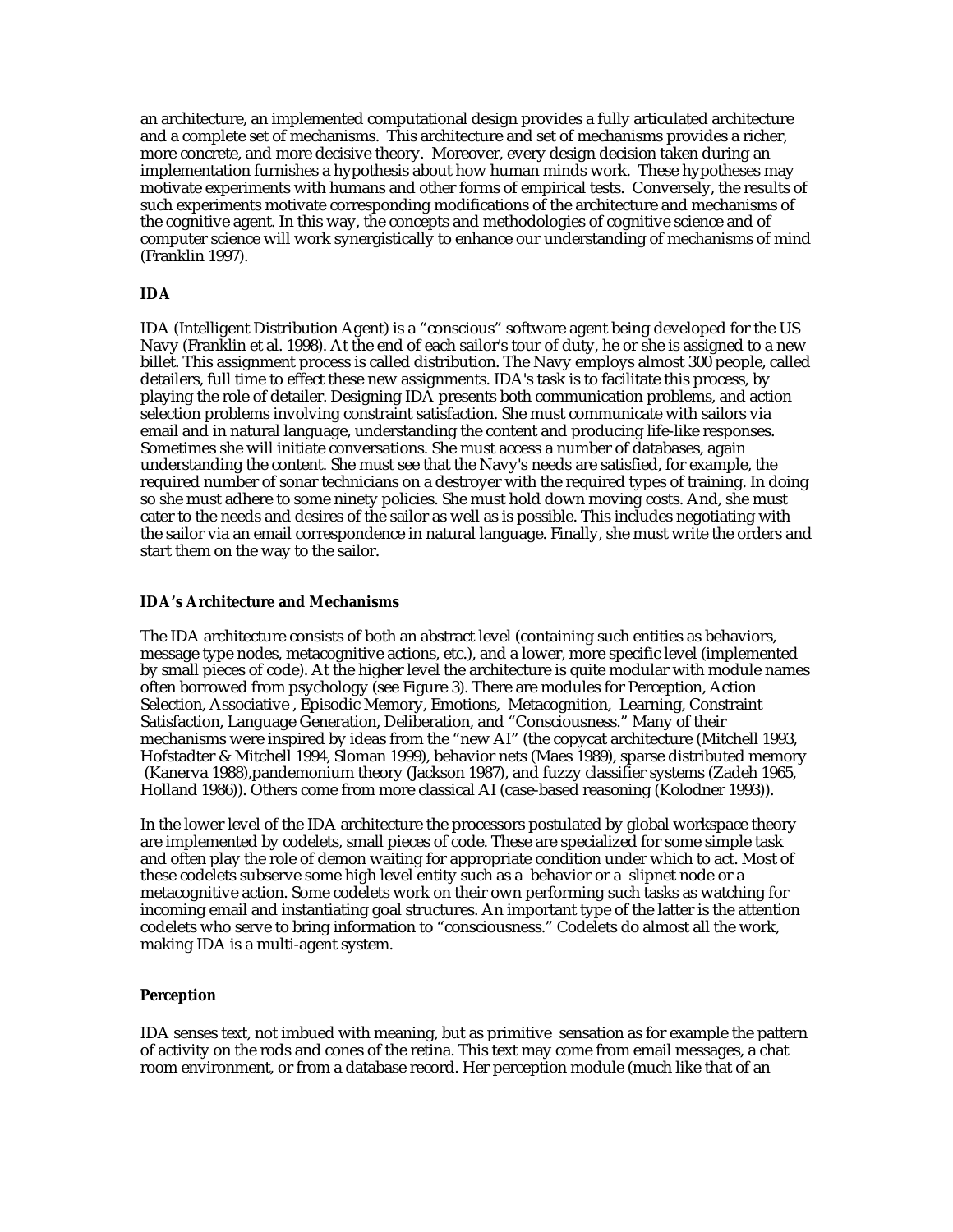

**Figure 3. The IDA Architecture**

earlier such agent (Zhang et al. 1998b)), employs analysis of surface features for natural language understanding (Allen 1995). It partially implements perceptual symbol system theory (Barsalou 1999), which is used as a guide. Its underlying mechanism constitutes a portion of the Copycat architecture (Hofstadter & Mitchell 1994). The perceptual/conceptual knowledge base of IDA takes the form of a semantic net with activation passing called the slipnet (see Figure 4). The name is taken from the Copycat architecture. Nodes of the slipnet constitute the agent's perceptual symbols. Pieces of the slipnet containing nodes and links, together with codelets whose task it is to copy the piece to working memory constitute Barsalou's perceptual symbol simulators. The slipnet embodies the perceptual contexts and some conceptual contexts from global workspace theory. There's a horde of perceptual codelets that descend on an incoming message, looking for words or phrases they recognize. When such are found, appropriate nodes in the slipnet are activated, This activation passes around the net until it settles. An idea type node (or several) is selected by its high activation, and the appropriate template(s) filled by codelets with selected items from the message. The information thus created from the incoming message is then written to the perception registers in the workspace (to be described below), making it available to the rest of the system.

The results of this process, information created by the agent for its own use (Franklin 1995), are written to the workspace (short term memory not to be confused with Baars' global workspace). Almost all IDA's modules either write to the workspace, read from it, or both. The focus, to be describe below, is part of this workspace.

## Associative Memory

IDA employs sparse distributed memory (SDM) as her major associative memory (Kanerva 1988). SDM is a content addressable memory that, in many ways, is an ideal computational mechanism for use as a long-term associative memory. Being content addressable means that items in memory can be retrieved by using part of their contents as a cue, rather than having to know the item's address in memory.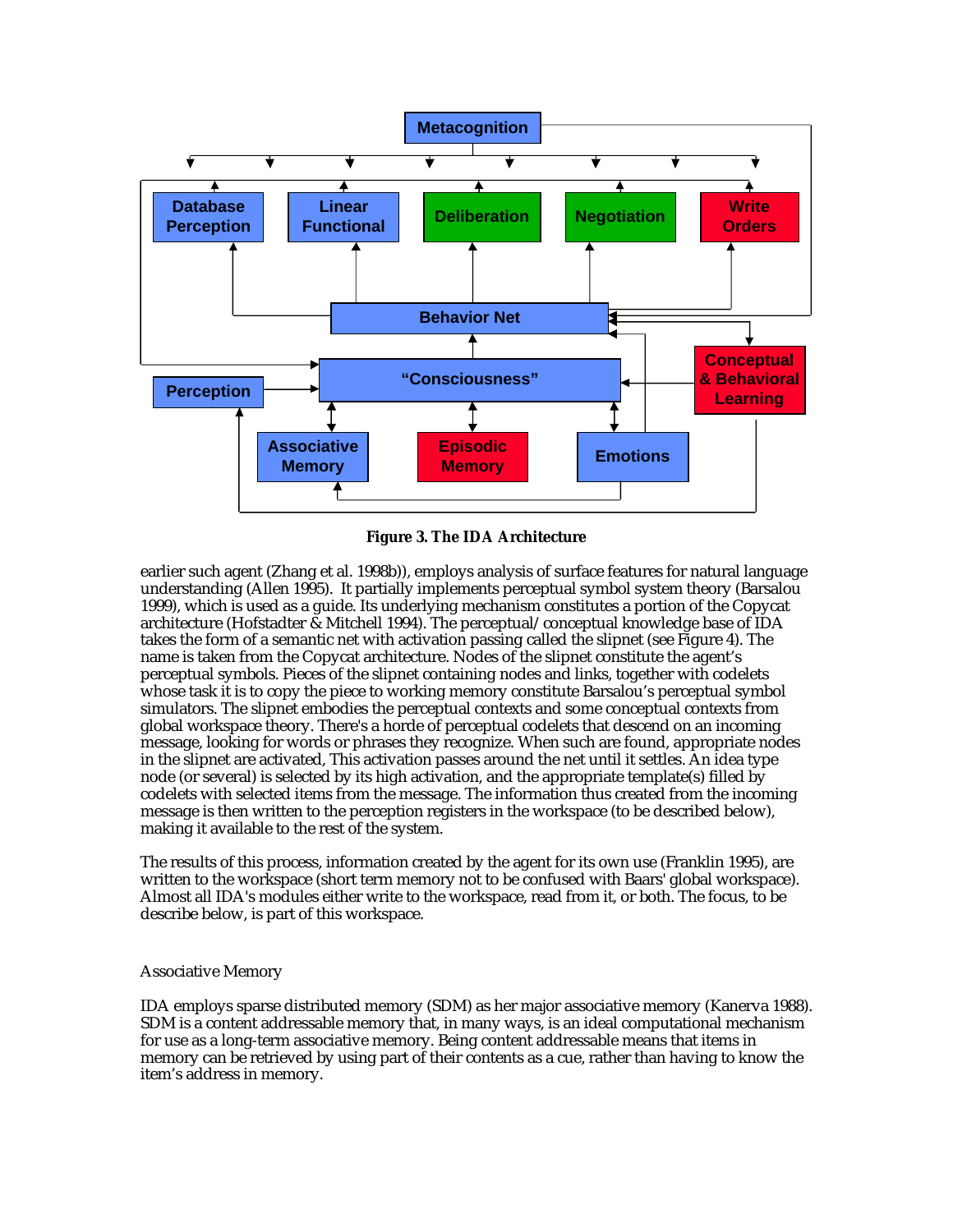

**Figure 4. A Small Portion of IDA's Slipnet**

The inner workings of SDM rely on large binary spaces, that is, spaces of vectors containing only zeros and ones, called bits. These binary vectors, called words, serve as both the addresses and the contents of the memory. The dimension of the space determines the richness of each word. These spaces are typically far too large to implement in an conceivable computer. Approximating the space uniformly with a possible number of actually implemented, hard locations surmounts this difficulty. The number of such hard locations determines the carrying capacity of the memory. Features are represented as one or more bits. Groups of features are concatenated to form a word. When writing a word to memory, a copy of the word is placed in all close enough hard locations. When reading a word, a close enough cue would reach all close enough hard locations and get some sort of aggregate or average out of them. As mentioned above, reading is not always successful. Depending on the cue and the previously written information, among other factors, convergence or divergence during a reading operation may occur. If convergence occurs, the pooled word will be the closest match (with abstraction) of the input reading cue. On the other hand, when divergence occurs, there is no relation -in general- between the input cue and what is retrieved from memory.

SDM is much like human long-term memory. A human often knows what he or she does or doesn't know. If asked for a telephone number I've once known, I may search for it. When asked for one I've never known, an immediate "I don't know" response ensues. SDM makes such decisions based on the speed of initial convergence. The reading of memory in SDM is an iterative process. The cue is used as an address. The content at that address is read as a second address, and so on until convergence, that is, until subsequent contents look alike. If it doesn't quickly converge, an "I don't know" is the response. The "on the tip of my tongue phenomenon" corresponds to the cue having content just at the threshold of convergence. Yet another similarity is the power of rehearsal during which an item would be written many times and, at each of these to a thousand locations That's the "distributed" pare of sparse distributed memory. A wellrehearsed item can be retrieved with smaller cues. Another similarity is forgetting, which would tend to increase over time as a result of other similar writes to memory.

How does IDA use this associative memory? Reads and writes to and from associative memory are accomplished through a gateway with the workspace called the focus (see Figure 5). When any item is written to the workspace, another copy is written to the read registers of the focus. The contents of these read registers of the focus are then used as an address to query associative memory. The results of this query, that is, whatever IDA associates with this incoming information, are written into their own registers in the focus. This may include some emotion and some action previously taken. Thus associations with any incoming information, either from the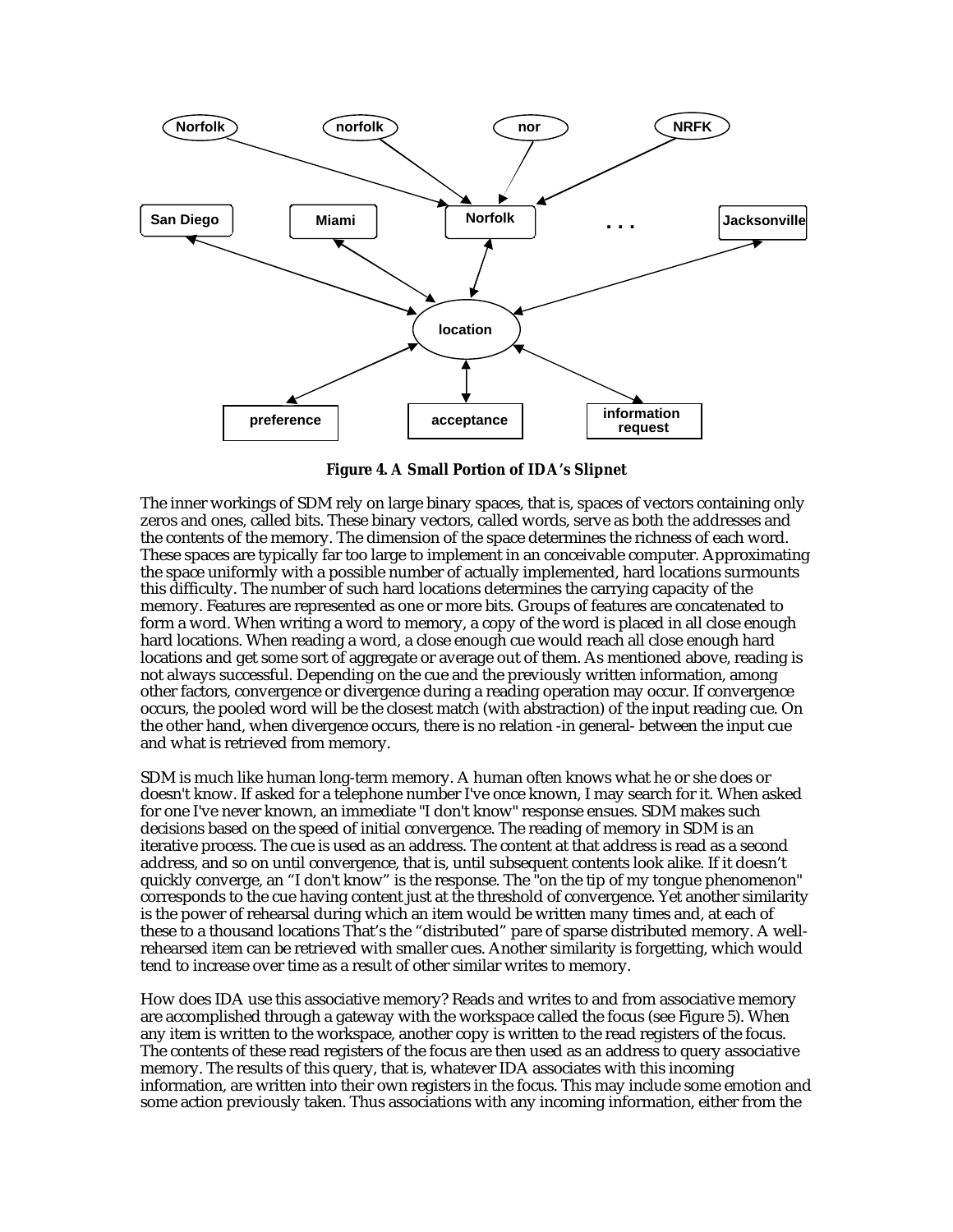

**Figure 5. IDA's Associative Memory and Workspace**

outside world, or from some part of IDA herself, are immediately available. Writes to associative memory are made latter and will be described below.

## **"Consciousness"**

The apparatus for producing "consciousness" consists of a coalition manager, a spotlight controller, a broadcast manager, and a collection of attention codelets who recognize novel or problematic situations (Bogner 1999, Bogner et al. 2000). Attention codelets have the task of bringing information to "consciousness." Each attention codelet keeps a watchful eye out for some particular situation to occur that might call for "conscious" intervention. Upon encountering such a situation, the appropriate attention codelet will be associated with the small number of codelets that carry the information describing the situation. This association should lead to the collection of this small number of codelets, together with the attention codelet that collected them, becoming a coalition. Codelets also have activations. The attention codelet increases its activation in order that the coalition might compete for "consciousness" if one is formed.

In IDA the coalition manager is responsible for forming and tracking coalitions of codelets. Such coalitions are initiated on the basis of the mutual associations between the member codelets. At any given time, one of these coalitions finds it way to "consciousness," chosen by the spotlight controller, who picks the coalition with the highest average activation among its member codelets. Global workspace theory calls for the contents of "consciousness" to be broadcast to each of the codelets. The broadcast manager accomplishes this.

### **Action Selection**

IDA depends on expansion of the idea of a behavior net (Maes 1989) for high-level action selection in the service of built-in drives (see Figure 6). She has several distinct drives operating in parallel. These drives vary in urgency as time passes and the environment changes. Behaviors are typically mid-level actions, many depending on several codelets for their execution. A behavior net is composed of behaviors and their various links. A behavior looks very much like a production rule, having preconditions as well as additions and deletions. A behavior is distinguished from a production rule by the presence of an activation, a number intended to measure the behavior's relevance to both the current environment (external and internal) and its ability to help satisfy the various drives it serves. Each behavior occupies a node in a digraph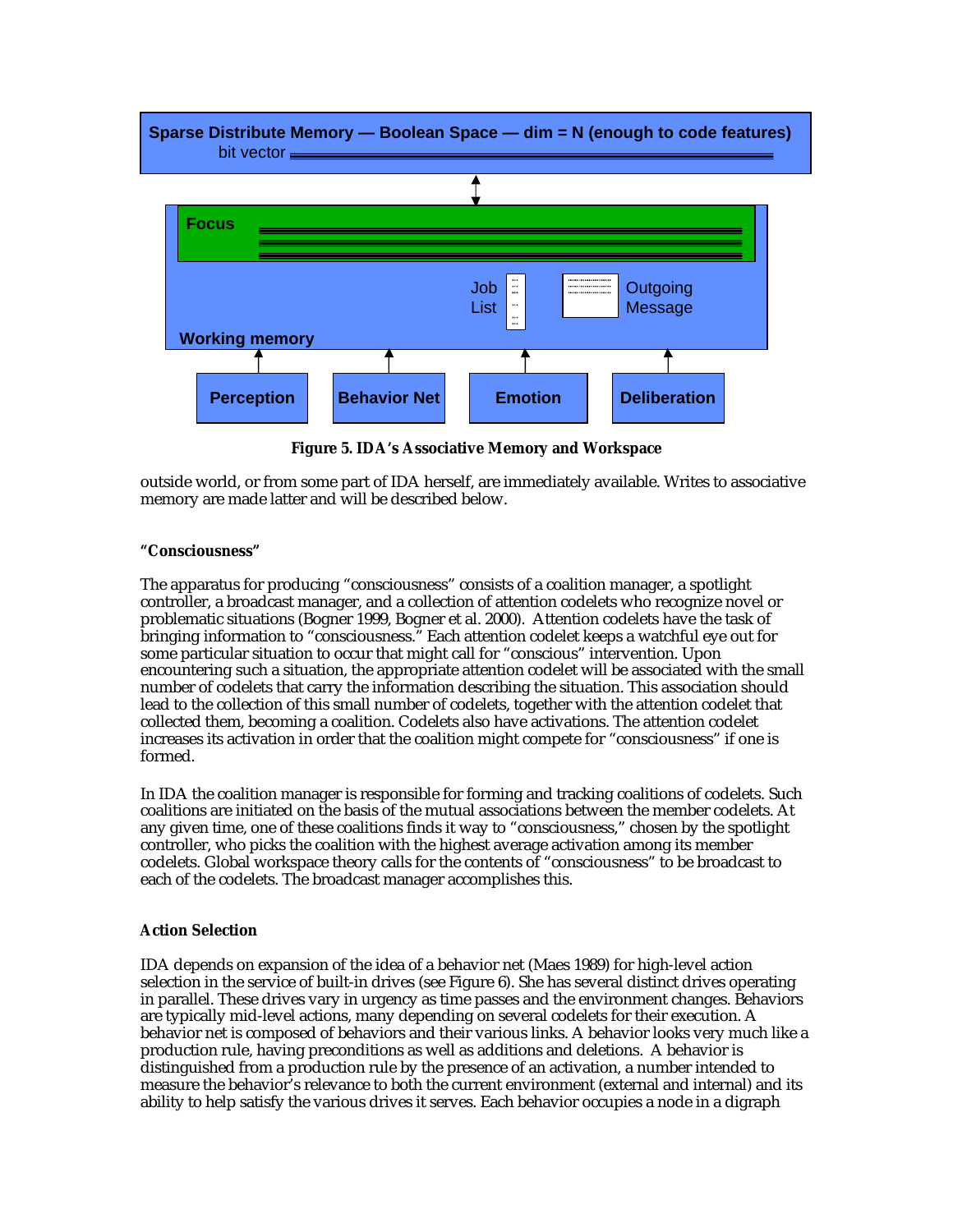

environment, external or internal

### **Figure 6. A Simple Goal Structure**

(directed graph). The three types of links of the digraph are completely determined by the behaviors. If a behavior X will add a proposition b, which is on behavior Y's precondition list, then put a successor link from X to Y. There may be several such propositions resulting in several links between the same nodes. Next, whenever you put in a successor going one way, put a predecessor link going the other. Finally, suppose you have a proposition m on behavior Y's delete list that is also a precondition for behavior  $\overline{X}$ . In such a case, draw a conflictor link from  $\overline{X}$ to Y, which is to be inhibitory rather than excitatory.

As in connectionist models, this digraph spreads activation. The activation comes from activation stored in the behaviors themselves, from the external environment, from drives, and from internal states. The environment awards activation to a behavior for each of its true preconditions. The more relevant it is to the current situation, the more activation it's going to receive from the environment. This source of activation tends to make the system opportunistic. Each drive awards activation to every behavior that, by being active, will help to satisfy that drive. This source of activation tends to make the system goal directed. Certain internal states of the agent can also send activation to the behavior net. This activation, for example, might come from a coalition of codelets responding to a "conscious" broadcast. Finally, activation spreads from behavior to behavior along links. Along successor links, one behavior strengthens those behaviors whose preconditions it can help fulfill by sending them activation. Along predecessor links, one behavior strengthens any other behavior whose add list fulfills one of its own preconditions. A behavior sends inhibition along a conflictor link to any other behavior that can delete one of its true preconditions, thereby weakening it. Every conflictor link is inhibitory. Call a behavior *executable* if all of its preconditions are satisfied. To be acted upon a behavior must be executable, must have activation over threshold, and must have the highest such activation. Behavior nets produce flexible, tunable action selection for these agents.

IDA's behavior net acts in consort with her "consciousness" mechanism to select actions. Here's how it works. Suppose some piece of information is written to the workspace by perception or some other module. Vigilant attention codelet watch both it and the resulting associations. One of these attention codelets may decide that this information should be acted upon. This codelet would then attempt to take the information to "consciousness," perhaps along with any discrepancies it may find with the help of associations. The attention codelet and the needed information carrying codelets become active. If the attempt is successful, the coalition manager makes a coalition of them, the spotlight controller eventually selects that coalition, and the contents of the coalition are broadcast to all the codelets. In response to the broadcast, appropriate behavior priming codelets perform three tasks: 1) if it's not already there, an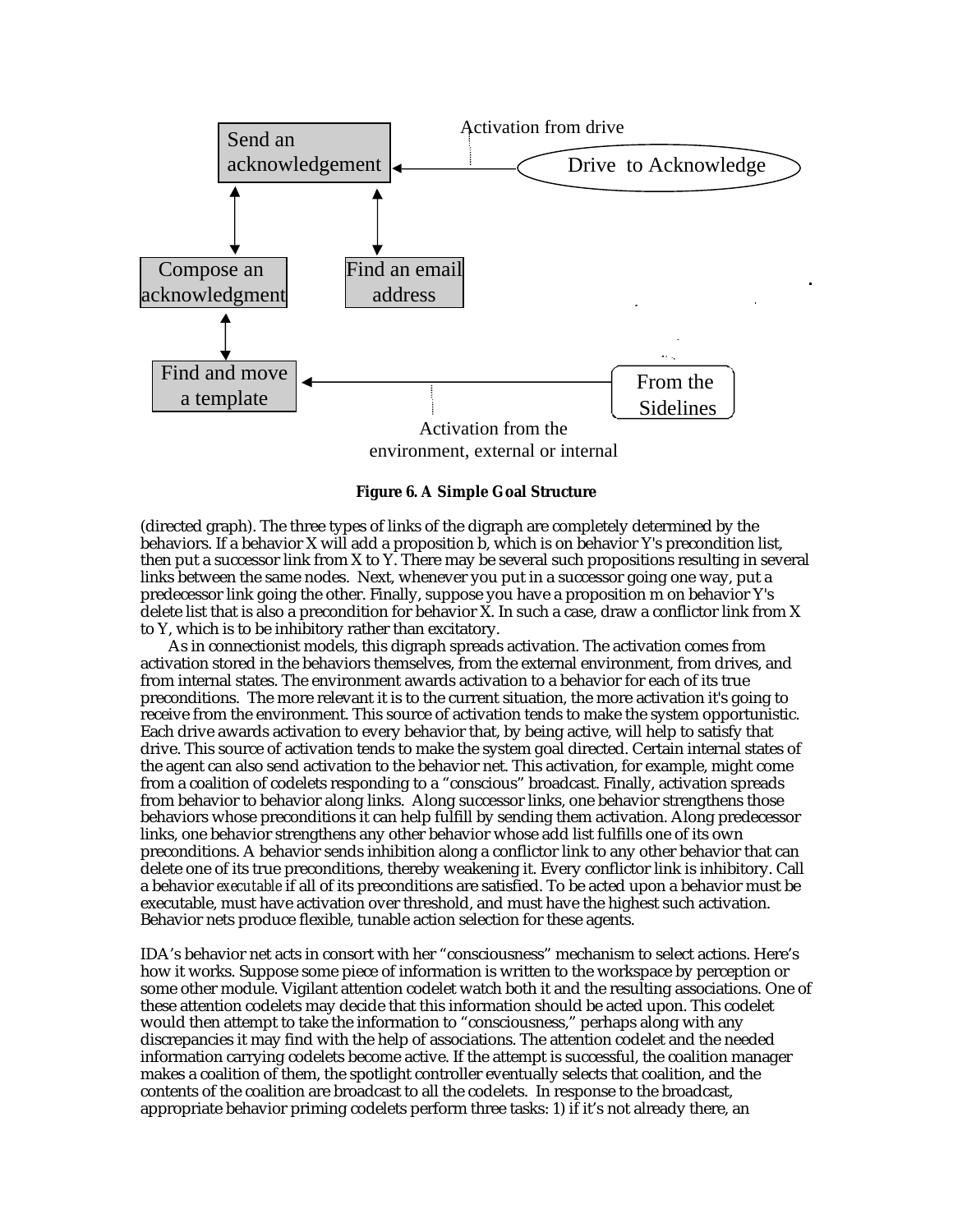appropriate goal structure is instantiated in the behavior net. 2) wherever possible the codelets bind variables in the behaviors of that structure. 3) the codelets send activation to the currently appropriate behavior of the structure. Eventually that behavior is chosen to be acted upon. At this point, information about the current emotion and the currently executing behavior are written to the focus by the behavior codelets associated with the chosen behavior. The current contents of the write registers in the focus are then written to associative memory. The rest of the behavior codelet associated with the chosen behavior then perform their tasks. An action has been selected and carried out by means of collaboration between "consciousness" and the behavior net.

## **Constraint satisfaction**

At the heart of IDA's task of finding new jobs for sailors lies the issue of constraint satisfaction. Not only must IDA look out for the needs of the sailor, she must also see that the requirements for individual jobs are met, and simultaneously adhere to the policies of the Navy. Sailors tend to stay in the Navy when they are satisfied with their job assignment, and to leave at the end of an enlistment when they aren't. Thus, keeping the sailors happy is an issue of central concern to the Navy. Each individual job presents its own constraints in terms of job qualifications, location, sea or shore duty, time of arrival, etc. Finally, the policies of the Navy must be adhered to. For example, a sailor finishing shore duty should be next assigned to sea duty. Taking such issues into consideration, IDA's constraint satisfaction module is designed to provide a numerical measure of the fitness of for a particular job for a particular sailor. Here's how it is to work.

Given a specified issue such as sailor preference, a particular Navy policy or specific job requirement, referred to as j for short, we define a function  $\boldsymbol{\mathrm{x}}_\mathrm{j}$  that provides a numerical measure of the fitness of this job for this sailor with respect to this particular issue. For example, suppose the issue j is the one that says a sailor may be assigned to a job requiring a certain paygrade, if his or her paygrade is no more than one more or less. Here we might define  $\boldsymbol{\mathrm{x}}_{\mathrm{j}}$  as follows:  $\boldsymbol{\mathrm{x}}_{\mathrm{j}}$  = 1 if the sailor has the specified paygrade,  $\mathrm{x_{j}}$  = 0.5 if the sailor's paygrade is one more or less than that specified, and **x<sub>j</sub> = 0 otherwise. This would provide the desired** numerical measure of fitness with respect to this particular policy.

Having chosen in consultation with human detailers a collection of issues to be considered by IDA, we must create such a fitness function  $\boldsymbol{\mathrm{x_j}}$  for each of them. Computationally, the functions must be quite diverse. Most would take their input from information from the sailor's personnel record or from the job requisition list that has already been written to the workspace. As in the example above, the numerical values of the functions must lie between 0 and 1.

With these functions in hand, IDA can tell how suitable a particular job was for a specified sailor with respect to any given issue. But, what about with respect to all of them? How can we measure the overall suitability of this job for this sailor? How can we combine the individual fitness measures associated with the individual issues? What's the common currency?

What we need is, for each issue j, a numerical measure  $\boldsymbol{a}_\mathrm{j}$  of the relative importance of that issue with respect to all the other issues. Such measures can be determined in consultation with expert human detailers using statistical methods. They may also be approximated from data concerning actual assignments of sailors to jobs by human detailers. Some combination of these two methods may contribute to a more accurate choice of the a<sub>j</sub>. Each a<sub>j</sub> should also lie between 0 and 1, and their sum should be 1. Each a<sub>j</sub> will be used to weight the result of the corresponding function x<sub>j</sub> that measures the suitability of the given job for the sailor in question with respect to the issue j. Thus the weighted sum of the  $\rm x_{j}$ ,  $\rm\ a_{j}x_{j}$ , will give the required total fitness measure with respect to all the issues. This is our common currency. IDA now has a measure of the fitness of a particular billet for the sailor in question.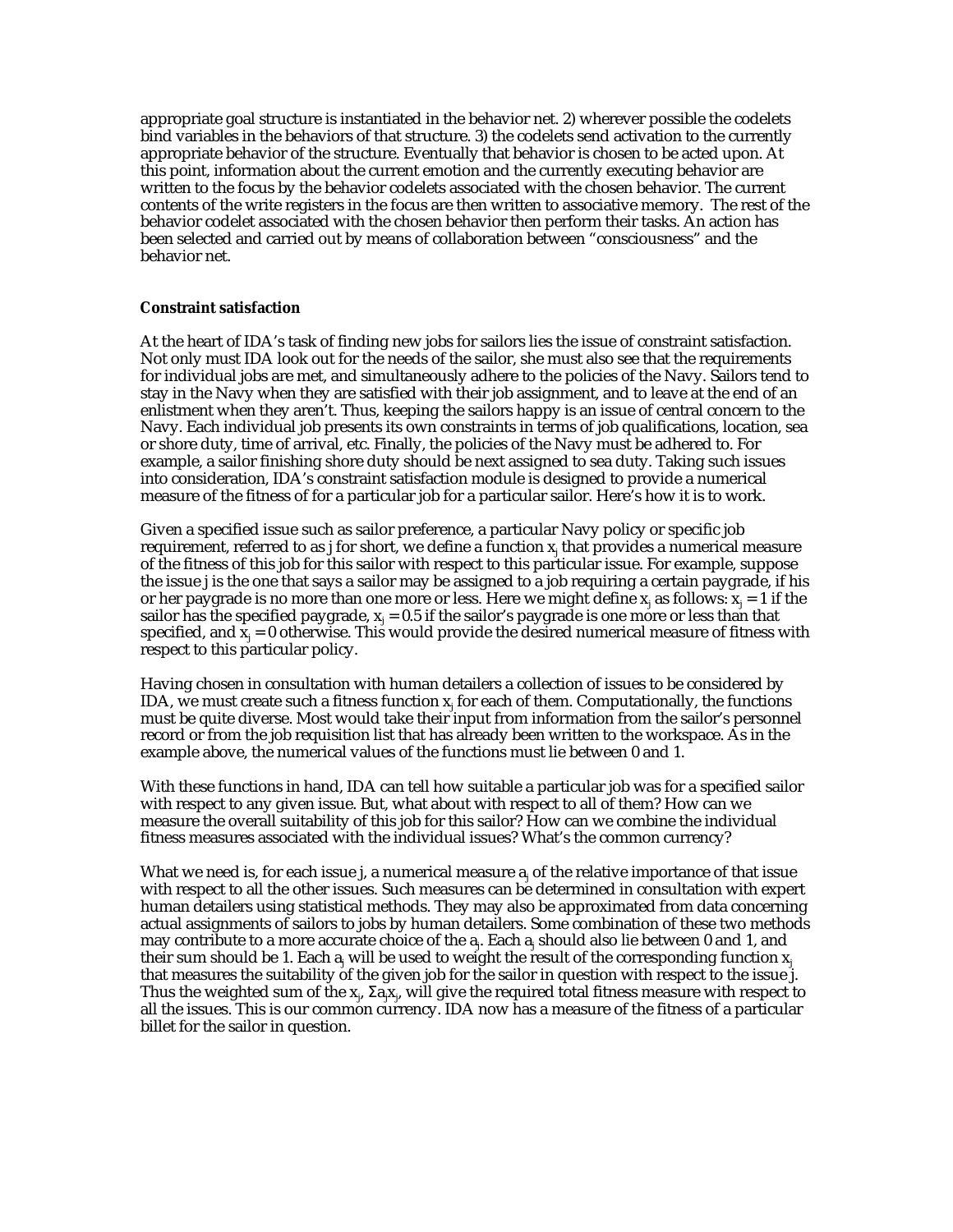

**Figure 7. IDA's Deliberation in Action**

## **Deliberation in Action**

IDA's relatively complex domain requires deliberation in the sense of creating possible scenarios, partial plans of actions, and choosing between them. For example, suppose IDA is considering a sailor and several possible jobs, all seemingly suitable. She must construct a scenario for each of these possible billets in order to determine whether or not a given job can meet joint temporal constraints such as the sailor's projected rotation date (PRD) and the take-up month (TUM) of the billet. And, a sailor to be assigned to a certain ship had best arrive before the ship sails. If this can't be accomplished, some other assignment must be made. In each scenario the sailor leaves his or her current position during a certain time interval, spends a specified length of time on leave, possibly reports to a training facility on a certain date, and arrives at the new billet with in a given time frame. There's travel time to be figured in. Such scenarios are valued on how well they fit these temporal constraints as well as on moving and training costs.

Scenarios are composed of scenes. IDA's scenes are organized around events. Each scene may, in theory, require objects, actors, concepts, relations, and schema represented by frames. In practice in this domain they are not all that complicated involving mostly dates and time intervals. Scenarios are constructed in the computational workspace described above, which corresponds to working memory in humans. The scenes are strung together to form scenarios. The work is done by deliberation codelets. Evaluation of scenarios is also done by codelets.

Here we'll describe the beginnings of the construction of such a scenario. The process described is common to almost all of IDA's action selection. Four type of codelets are involved, all of whom we've met before. The attention codelets serve to actuate the bringing of information from the workspace to consciousness. Information codelets actually carry most of the information during this process. Behavior priming codelets respond to "conscious" broadcasts instantiating goal structures in the behavior net (if not already there), binding variables within individual behaviors, and sending activation to relevant behaviors. Behavior codelets execute task needed to implement the behavior they serve when that behavior is selected by the behavior net to be acted upon.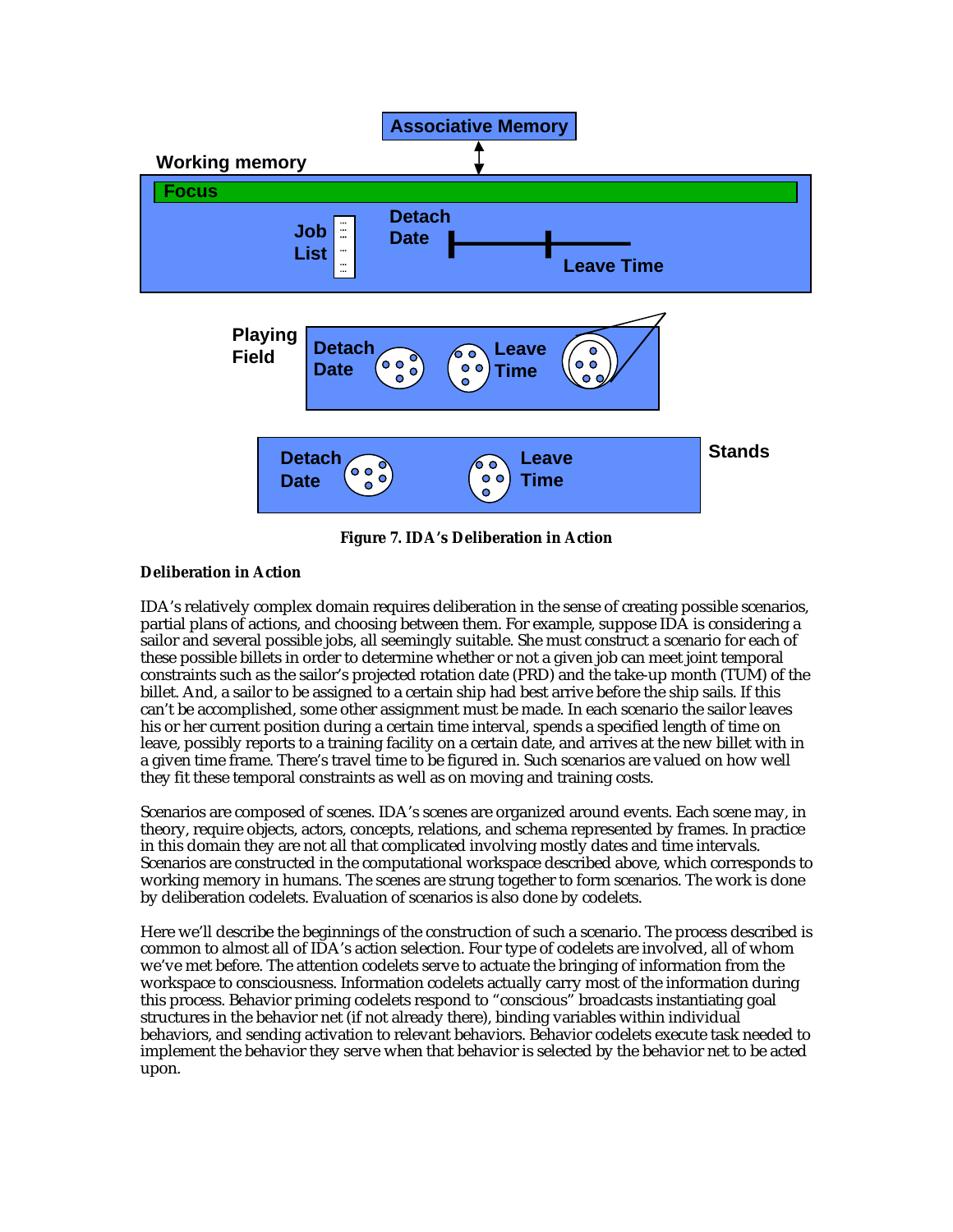On to scenario building. At this point in IDA's search for a job for the given sailor, a list of jobs coarsely selected from the current requisition list are already in the workspace. One by one they've been acted upon by the constraint satisfaction module resulting in an attached numerical fitness value. Some attention codelet notices that the last fitness value has been written next to its job. This is its cue to begin the scenario building process.

This attention codelet selects a job for the scenario (typically the one with the highest fitness) and recruits information codelets to carry specific information about the job. All these codelets are now active and, thus, available to the coalition manager. Typically they will comprise a coalition. If (or when) this coalition has sufficient activation, the spotlight will shine upon it. It's contents are then broadcast to all the other codelets. "Consciousness" has done its work.

Appropriate behavior priming codelets respond. Some extract information from the broadcast. Others know which goal structure to instantiate, in this case a create-scenario goal structure. The goal structure is instantiated, the behavior variables are bound where possible, and activation is sent to the behavior that should begin the scenario creation. Eventually, that behavior will be selected by the behavior net to be acted upon. It's codelets will then execute their tasks, writing the first scene of the scenario to the workspace. In this case the first scene with consist of a month during which the sailor is to detach from his current job.

Now the process starts again. A different attention codelet notices that the detach month of a scenario has been written in the workspace. It's its turn to recruit information to help build the next scene. The action of the "consciousness" module, the behavior priming codelets, the behavior net and the behavior codelets proceed as before. (Note that the behavior priming codelets will not have to instantiate a new goal structure this time.) All this results in a leave time period (typically thirty days) being written to the workspace as the second scene in the scenario.

The same process continues over and over again writing a scene for travel time, for proceed time (if needed and which I won't explain) for the beginning date of a training class (if needed), for the time interval of the class (if needed), and for the report-no-later-than date. The next scene written computes the gap, which depends on the relationship between the report date and the take up month. If the former is within the later, the gap is zero, otherwise more. The computation is performed by a behavior codelet.

At this point several attention codelets may vie for the next broadcast. The create-scenario attention codelet will have chosen another job for the next scenario and recruited information codelets. If the gap is non-zero, the adjust-the-gap attention codelet will try to instigate the building of a new scenario for the same job with a different detach date that may produce a smaller gap. Or, a proposer attention codelet may like this job and want to propose that it be one of those offered to the sailor (more of this in the next section).

Our contention, and that of global workspace theory, is that we humans deliberate via just such a process. From a computer science point of view, this process is grossly inefficient. How can we justify it in a software agent? In this agent we can't, since IDA's deliberation is routine in that the same actions are performed over and over, and are "well understood" by the agent. In a more challenging domain, an agent may face novel or problematic situations in which the best course of action is not at all apparent. In such a case our inefficient process may allow the agent to deliberate about the probable results of novel courses of action, and to choose a promising one without actually acting on the others. How is such a choice made? This brings us to voluntary action.

### **Voluntary action**

We humans most often select actions subconsciously, that is without conscious thought about which action to take. Sometimes when I speak, I'm surprised at what comes out. But we humans also make voluntary choices of action, often as a result of deliberation. Baars argues that voluntary choice is the same as conscious choice (1997, p. 131). We must carefully distinguish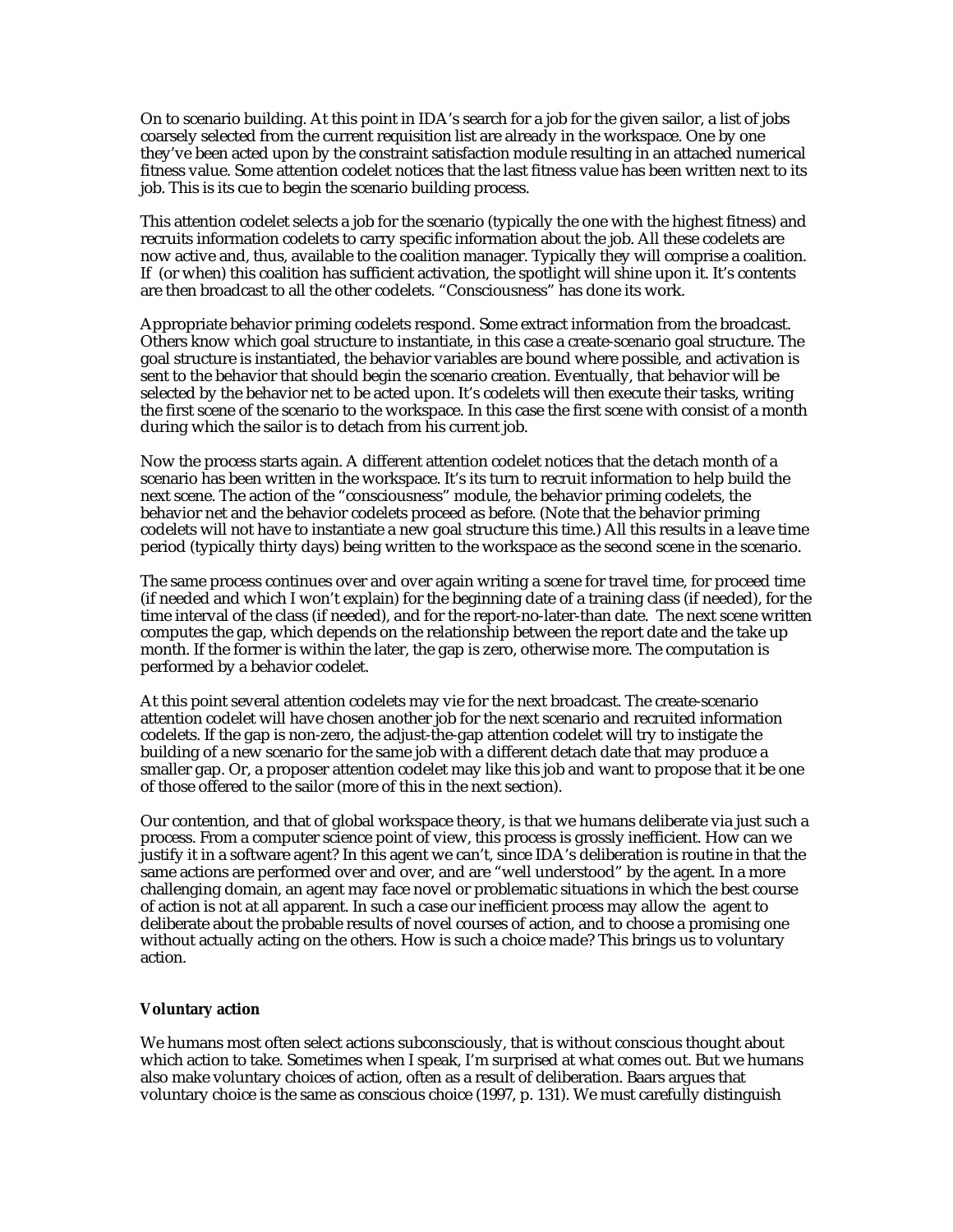between being conscious of the results of an action, and consciously deciding to take that action, that is, being conscious of the decision. I am typically conscious of my speech (the results of actions) but not typically conscious of the decision to speak. However, sometimes, as in a formal meeting, I may consciously decide to speak and then do so. The decision itself becomes conscious. It's the latter case that constitutes voluntary action.

Long back, William James proposed the ideomotor theory of voluntary action (James 1890). James suggests that any idea (internal proposal) for an action that comes to mind (to consciousness) is acted upon unless it provokes some opposing idea or some counter proposal. He speaks at length of the case of deciding to get out of a warm bed into an unheated room in the dead of winter. "This case seems to me to contain in miniature form the data for an entire psychology of volition." Global workspace theory adopts James' ideomotor theory as is, and provides a functional architecture for it (Baars 1997 , Chapter 6). Here we provide an underlying mechanism that implements that theory of volition and its architecture in the software agent IDA.

Though voluntary action is often deliberative, it can also be reactive in the sense of Sloman (1999), who allows for the possibility or the action selection mechanism being quite complex. Suppose that, while sitting on the couch in my living room, I decide I'd like a cup of coffee and thereafter head for the kitchen to get it. The decision may well have been taken voluntarily, that is, consciously, without my having deliberated about it by considering alternatives and choosing among them. Voluntary actions may also be taken metacognitively (by Sloman's metamanagement processes). For example, I might consciously decide to be more patient in the future with my young son. That would be a voluntary metacognitive decision. The IDA model includes a metacognition module that's not discussed in this paper (Zhang et al. 1998a).

But, what about action selection decisions in IDA? Are they voluntary or not? Both kinds occur. When IDA reads as sailor's projected rotation date from the personnel database, she formulates and transmits a query to the database and accepts its response. The decision to make the query, as well as its formulation and transmission, is done unconsciously. The results of the query, the date itself, does come to "consciousness." This situation is analogous to that of almost all human actions. On the other hand, IDA performs at least one voluntary action, that of choosing a job or two or occasionally three to offer a sailor. How is this done?

In the situation in which this voluntary action occurs, at least one scenario has been successfully constructed in the workspace as described in the previous section. The players in this decision making process include several proposing attention codelets and a timekeeper codelet. A proposing attention codelet's task is to propose that a certain job be offered to the sailor. This is accomplished by it bringing information about itself and about the proposed job to "consciousness" so that the timekeeper codelet can know of it. This proposing attention codelet (and its brethren) choose a job to propose on the basis of its particular pattern of preferences. The preferences include several different issues with differing weights assigned to each. The issues typically include priority (stated on the job requisition list), gap, cost of the move, fitness value, and others.

For example, our proposing attention codelet may place great weight on low moving cost, some weight on fitness value, and little weight on the others. This codelet may propose the second job on the scenario list because of its low cost and high fitness, in spite of low priority and a sizable gap. What happens then? There are several possibilities. If no other proposing attention codelet objects (by bringing itself to "consciousness" with an objecting message) and no other such codelet proposes a different job within a span of time kept by the timekeeper codelet, the timekeeper codelet will mark the proposed job as being one to be offered. If an objection or a new proposal is made in a timely fashion, it will not do so.

Two proposing attention codelets may well alternatively propose the same two jobs several times. What keeps IDA from oscillating between them forever? There are three possibilities. The second time a codelet proposes the same job it carries less activation and so has less chance of being selected for the spotlight of "consciousness." Also, the timekeeper loses patience as the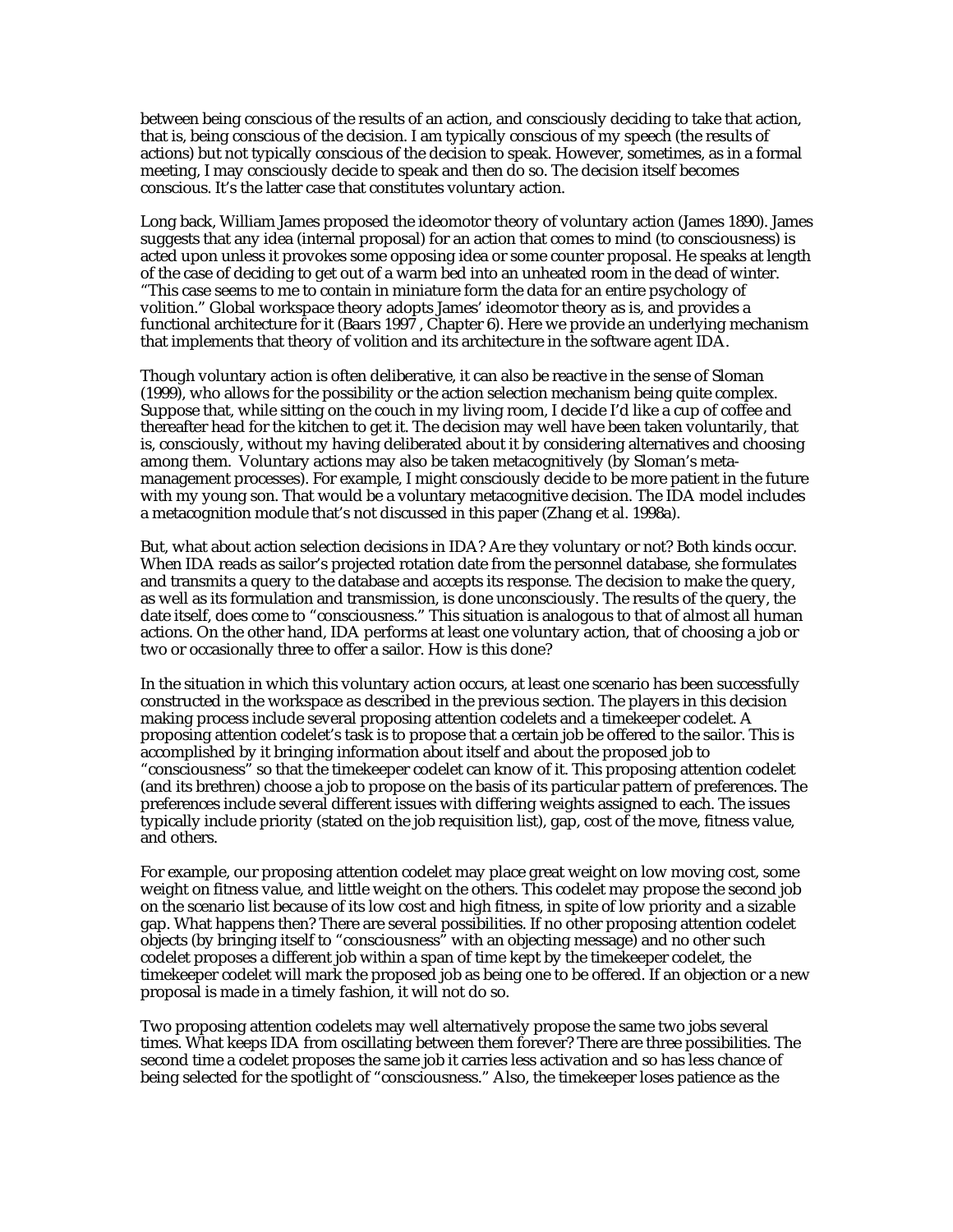process continues, thereby diminishing the time span required for a decision. Finally, the metacognitive module watches the whole process and intervenes if things get too bad.

A job proposal may also alternate with an objection, rather than with another proposal, with the same kinds of consequences. These occurrences may also be interspersed with the creation of new scenarios. If a job is proposed but objected to, and no other is proposed, the scenario building may be expected to continue yielding the possibility of finding a job that can be agreed upon.

We hypothesize that this procedure mimics the way humans make such decisions. It provides a mechanism for voluntary action.

#### **Conclusion**

The introduction of deliberative and volitional actions on the part of software agents not only contributes to the modeling of human cognition, but also potentially allows the automation of human information agent. Such human agents must typically possess skills for reading databases, communicating in natural language, adhering to policies, negotiating and decision making. These are precisely IDA's skills. The technology being developed for IDA, if successful, should permit the development of agents that perform all the tasks of human information agents such as insurance agents, travel agents, voter registrars, mail-order service clerks, telephone information operators, employment agents, AAA route planners, customer service agents, and bank loan officers. Of course, each of these is a knowledge intensive task and, thus, presents a knowledge engineering problem for the would be developer. Another possibility is to provide a developmental period for such an agent (Franklin 2000).

#### **References**

- Allen, J. J. 1995. *Natural Language Understanding*. Redwood City CA: Benjamin/Cummings; Benjamin; Cummings.
- Baars, B. J. 1988. *A Cognitive Theory of Consciousness*. Cambridge: Cambridge University Press.
- Baars, B. J. 1997. *In the Theater of Consciousness*. Oxford: Oxford University Press.
- Barsalou, L. W. 1999. Perceptual symbol systems. *Behavioral and Brain Sciences* 22:577–609.
- Bogner, M. 1999. Realizing "consciousness" in software agents. Ph.D. Dissertation. University of Memphis.
- Bogner, M., U. Ramamurthy, and S. Franklin. 2000. Consciousness" and Conceptual Learning in a Socially Situated Agent. In *Human Cognition and Social Agent Technology*, ed. K. Dautenhahn. Amsterdam: John Benjamins.
- Edelman, G. M. 1987. *Neural Darwinism*. New York: Basic Books.
- Franklin, S. 1995. *Artificial Minds*. Cambridge MA: MIT Press.
- Franklin, S. 1997. Autonomous Agents as Embodied AI. *Cybernetics and Systems* 28:499–520.
- Franklin, S. 2000. Learning in "Conscious" Software Agents. In *Workshop on Development and Learning*. Michigan State University; East Lansing, Michigan, USA: NSF; DARPA; April 5-7, 2000.
- Franklin, S., and A. C. Graesser. 1997. Is it an Agent, or just a Program?: A Taxonomy for Autonomous Agents. In *Intelligent Agents III*. Berlin: Springer Verlag.
- Franklin, S., A. Kelemen, and L. McCauley. 1998. IDA: A Cognitive Agent Architecture. In *IEEE Conf on Systems, Man and Cybernetics*. : IEEE Press.
- Hofstadter, D. R., and M. Mitchell. 1994. The Copycat Project: A model of mental fluidity and analogy-making. In *Advances in connectionist and neural computation theory, Vol. 2: logical connections*, ed. K. J. Holyoak, and J. A. Barnden. Norwood N.J.: Ablex.
- Holland, J. H. 1986. A Mathematical Framework for Studying Learning in Classifier Systems. *Physica* 22 D:307–317. (Also in Evolution, Games and
- Learning. Farmer, J. D., Lapedes, A., Packard, N. H., and Wendroff, B. (eds.). NorthHolland (Amsterdam))
- Jackson, J. V. 1987. Idea for a Mind. *Siggart* Newsletter, 181:23–26.